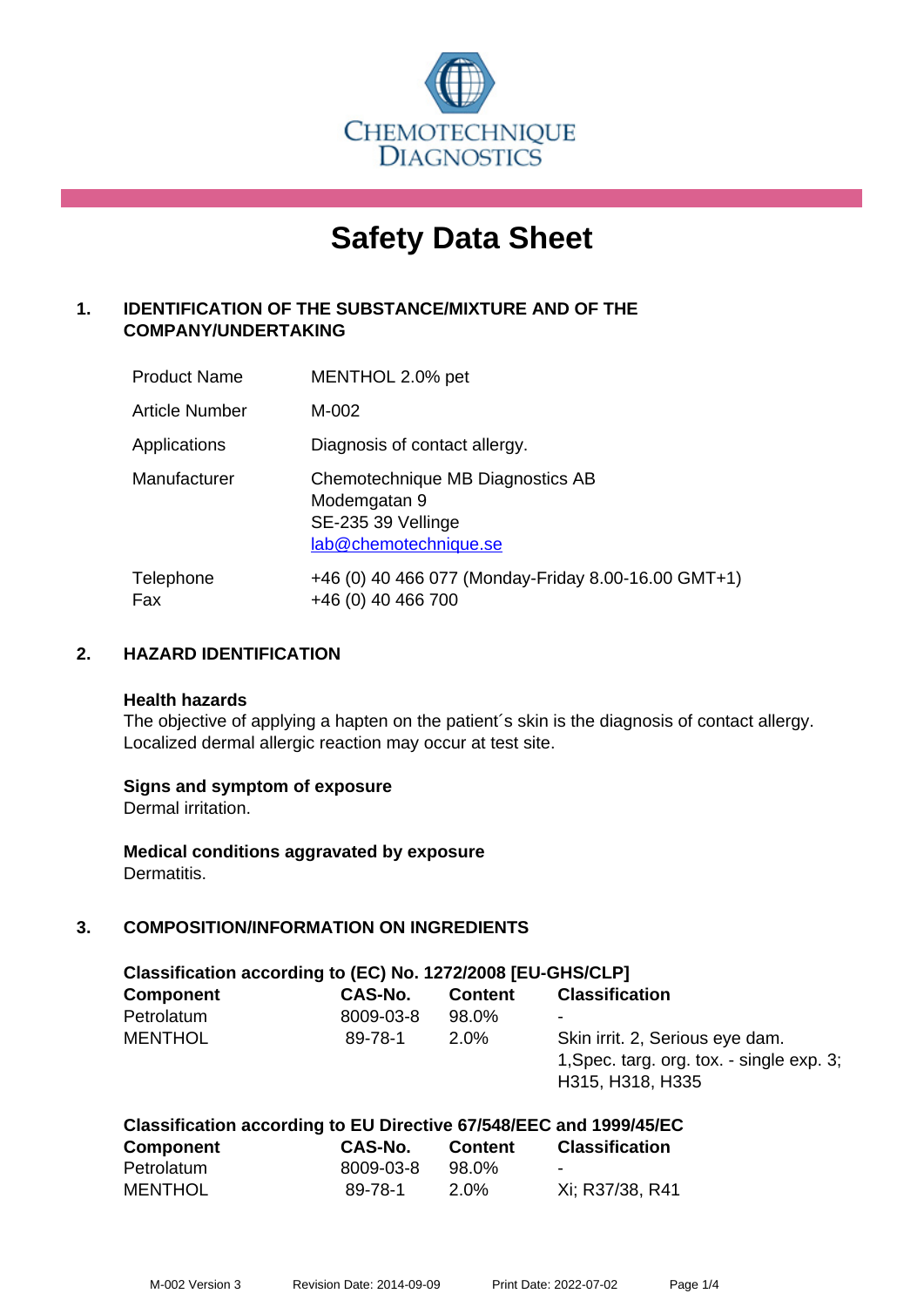#### **4. FIRST AID MEASURES**

#### **Emergency and first aid procedures**

Obtain medical attention.

## **5. FIRE-FIGHTING MEASURES\***

#### **Suitable extinguish media**

CO2, powder or water spray. Fight larger fires with water spray or alcohol resistant foam.

## **For safety reasons unsuitable extinguishing agents**

Water with full jet.

#### **Special protective equipment for fire-fighters**

Wear self-contained respiratory protective device. Wear fully protective suit.

\*Data is shown for petrolatum only

## **6. ACCIDENTAL RELEASES MEASURES**

**Steps to be taken if material is released or spilled** Contain and place in a closed container.

## **7. HANDLING AND STORAGE**

**Precautions to be taken in handling and storage** Store dark at 5-8°C. Avoid extended exposure to light. FOR EXTERNAL USE ONLY.

## **8. EXPOSURE CONTROLS/PERSONAL PROTECTION**

**Respiratory protection** Not required.

**Ventilation** Local exhaust.

**Protective gloves** Disposal gloves.

#### **Eye protection** Not required with normal use.

#### **Work/Hygienic practices**

Wash hands after each use.

#### **9. PHYSICAL AND CHEMICAL PROPERTIES**

Odour **Odourless** 

Appearance Ivory White Semi-solid

Melting point\* 50-55° C Flash point\*  $>100^{\circ}$ C

Boiling point\* No data available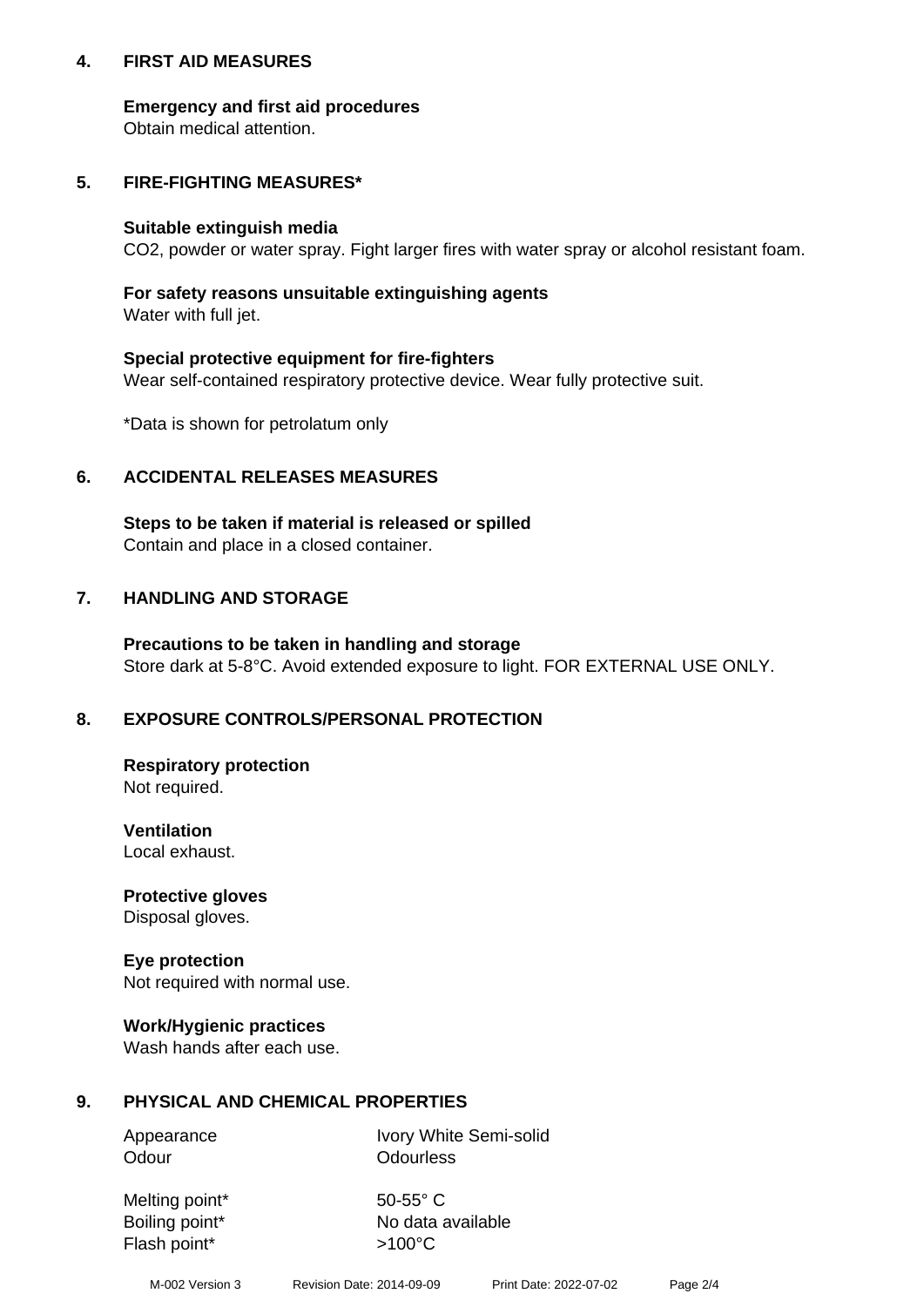Density\* No data available. Solubility in/Miscibility with Water\*

Self ignition\* Product does not self ignite. Danger of explosion\* Product does not present an explosion hazard. Insoluble

\*Data is shown for petrolatum only

## **10. STABILITY AND REACTIVITY**

#### **Incompability**

May react with strong oxidizing agents.

#### **Stability**

Stable at recommended storage conditions.

#### **Hazardous byproducts**

Combustion may generate CO, CO2 and other oxides.

**Hazardous polymerization**

Will not occur.

#### **11. TOXICOLOGICAL INFORMATION**

No data available.

#### **12. ECOLOGICAL INFORMATION**

No data available.

#### **13. DISPOSAL CONSIDERATIONS**

#### **Waste disposal method**

Comply with federal, state/provincial and local regulation.

#### **14. TRANSPORT INFORMATION**

Not dangerous goods.

#### **15. REGULATORY INFORMATION**

The classification is according to the latest editions of the EU lists, and extended by company and literature data.

#### **16. OTHER INFORMATION**

#### **Text of H-statements and R-phrases mentioned in Section 3**

| Skin irrit. 2<br>Serious eye dam. 1<br>Spec. targ. org. tox. - single exp. 3 |  | Skin irritation (Category 2)<br>Serious eye damage (Category 1)<br>Specific target organ toxicity - single<br>exposure (Category 3) |  |
|------------------------------------------------------------------------------|--|-------------------------------------------------------------------------------------------------------------------------------------|--|
|                                                                              |  |                                                                                                                                     |  |